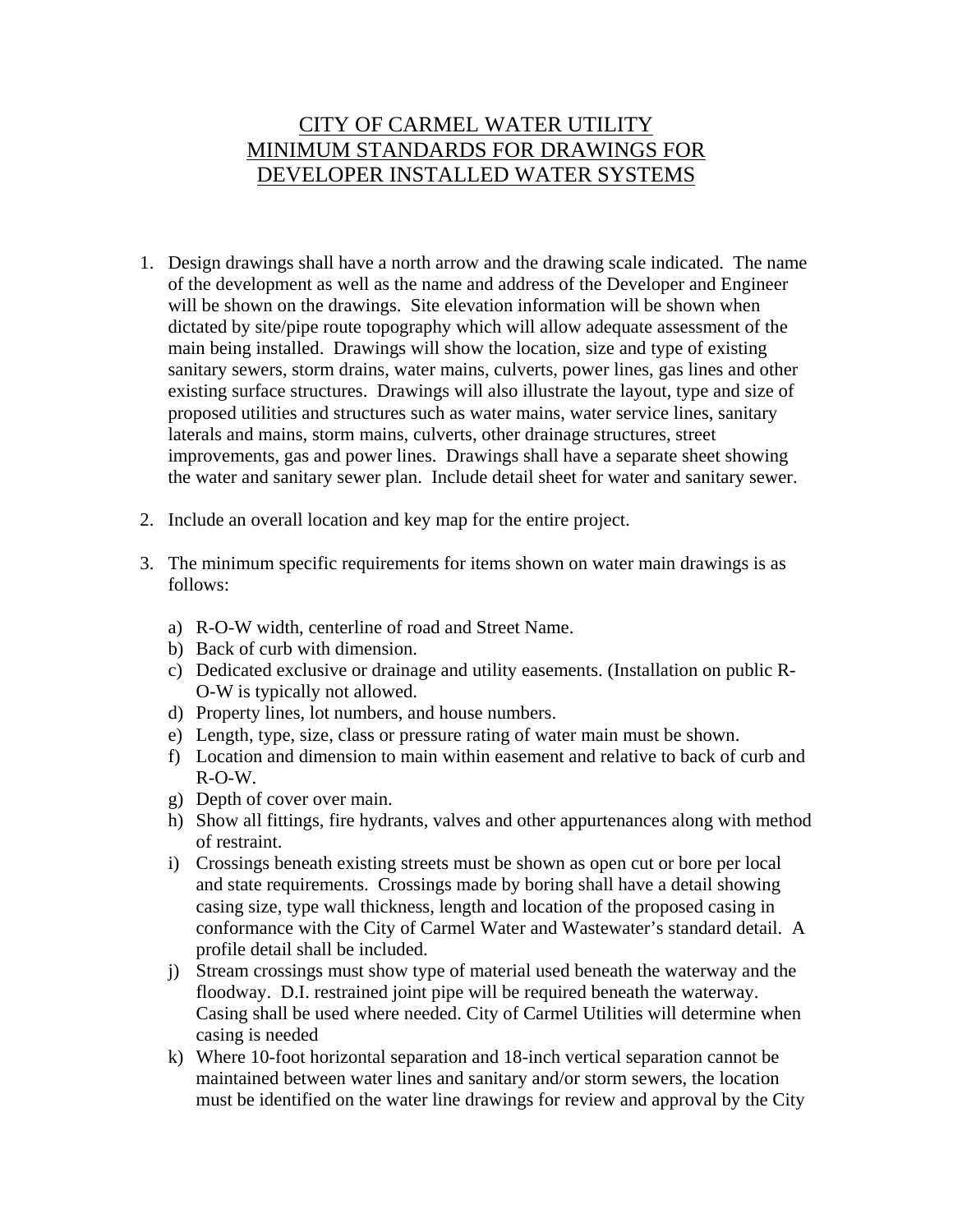of Carmel Utilities and Indiana Department of Environmental Management at the time water or wastewater main drawings are submitted for review. Generic details which allow the field contractor to install water and sewer mains closer than these separations "as needed" will not be allowed.

- 4) Exclusive or utility and drainage easement (U.D.E.) along with necessary access easement will be provided for main installation. The minimum width of easements required shall be as stated below. Due to specific site constraints, the Company may require wider easements than stated.
	- a) Exclusive or U.D.E. 20 feet wide
	- b) Access Easement 20 feet wide
- 5) Entire project should be one drawing, if not it must have corresponding match lines.
- 6) Water Service line size and location shall be shown for each lot.

## Final As-built Submission Format

At project completion, as-builts must have all corrections made and submitted in the following digital and paper formats:

- Files must be submitted on a cd-rom in a jewel case labeled with Engineering Company name, project name, and date the cd was burned w/o using file compression in AutoCad version 2004 or earlier format. There should be one drawing labeled as water features with only water pertinent information.
- Certified as-builts shall accurately reflect all field design. As-builts must be stamped "field verified" and signed by the developers registered professional engineer or land surveyor.
- Disc file names shall be clearly labeled and easily identifiable to all users.
- Projection shall be referenced to nad 83, Indiana State Plane Coordinate System, East Zone, using U.S. Survey Feet and per Hamilton County datum.
- All pertinent drawing elements will reside in the primary drawing file. There shall be no cells, nodes, blocks, or reference files attached to the drawing.
- Tie into section corners in the Indiana State Plane Coordinate System to insure proper orientation.
- All underground fittings shall be marked with lath or p.v.c pipe and identification for g.p.s. capturing.
- Must show measurements between all fittings with each fitting identified, and water mains identified by size and material
- Service line measurements from property line to service line must be shown